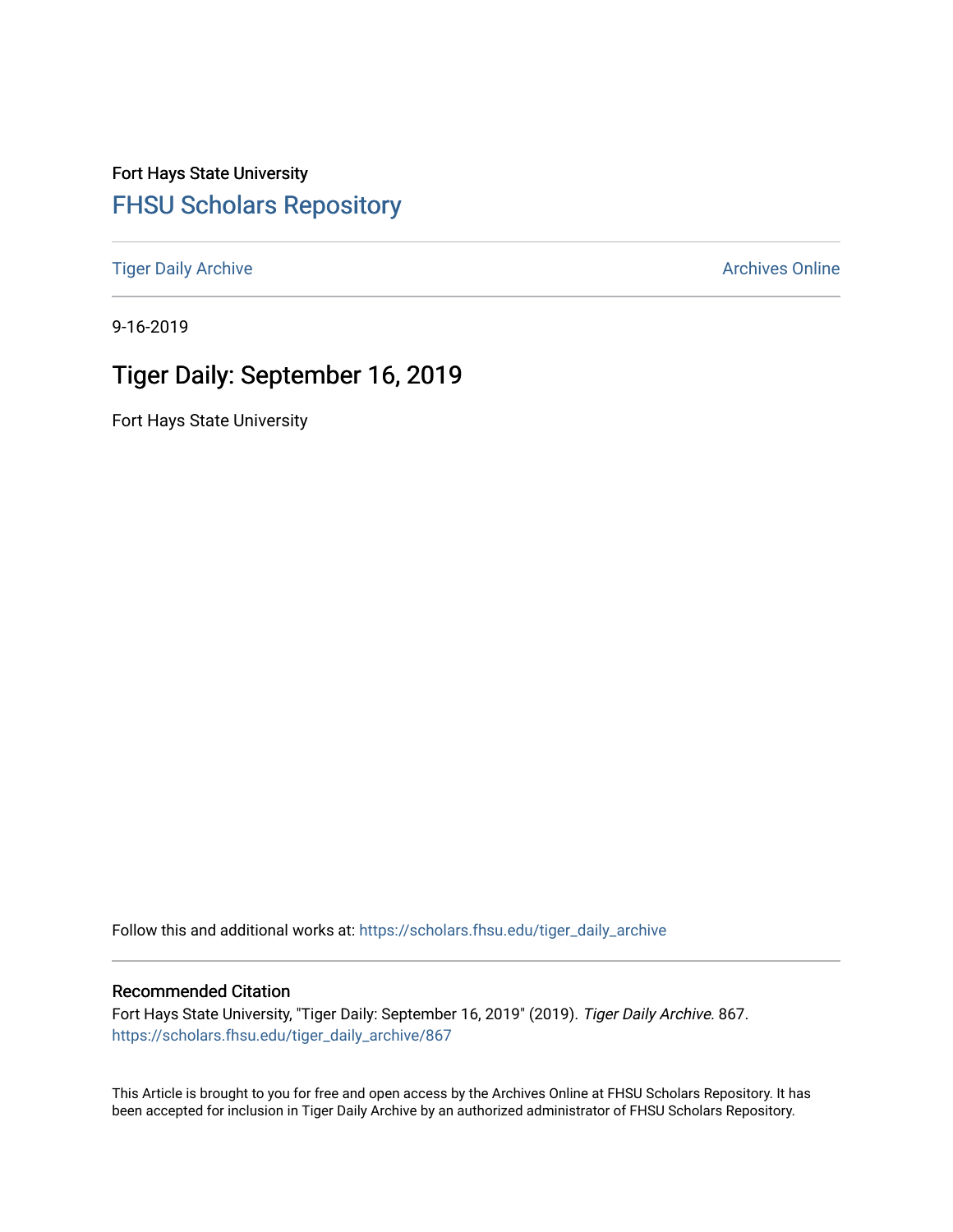# **Tiger Daily [September 16,2019]**

# Tiger Daily

Mon 9/16/2019 10:51 AM

**To:** Tiger Daily <TigerDaily@fhsu.edu>



# **ANNOUNCEMENTS**

- **Calendar: Upcoming Professional Development [Opportunities](#page-1-0)**
- **Phi Delta Theta Seeking [Advisors](#page-2-0)**
- **Academic Advising [Certificates](#page-2-1) and Trainings**
- **STEPS to Success [Wellness](#page-3-0) Program**
- **[Novels](#page-3-1) for Hope**
- **[Memorial](#page-4-0) Union New Food Options**
- **Safe Zone [Trainings](#page-4-1)**
- **Sealed Bid Auction of Surplus [Property](#page-4-2)**
- **FHSU [Homecoming](#page-4-3) Game Raffle**
- **[Sternberg](#page-4-4) Display**

#### **EVENTS**

# **THIS WEEK/WEEKEND**

- **Café May [Mondays](#page-5-0) – TODAY; 11:30am**
- **FHSU Career [Readiness](#page-5-1) Week – September 15-18; Times listed below**
- **Science Café [Presents:](#page-6-0) "99 Science Cafés & Beyond" – TODAY; 7:00pm**
- **Career & [Internship](#page-6-1) Day – September 18; 10:00am to 2:00pm**
- **Maker [Wednesday](#page-6-2) – September 18; 12:00pm to 1:00pm**
- **2 nd [Annual](#page-6-3) Mac N' Cheese with AGD – September 18; 4:30pm to 7:00pm**
- **Pitch & [Pizza](#page-7-0) September 19; 7:00pm to 8:00pm**
- **KWEC [Butterfly](#page-7-1) Festival – September 21; 9:00am to 12:30 pm**
- **Free [Community](#page-7-2) Meal – September 22; 5:30pm to 7:00pm**

# **FUTURE EVENTS**

- **TILTed Tech [Mini-Conference:](#page-7-3) Accessibility and Blackboard Ally – September 30; 12:00pm to 3:00pm**
- **MDC Workshop – [CliftonStrengths](#page-8-0) Engaged – October 1; 9:00am to 4:00pm**
- **On-Site Biometric [Screening](#page-9-0) & Health Coach Available – date and times listed below**
- **Rural and [Independent](#page-8-1) Innovators Conference – October 15; 8:00am to 4:30pm**
- **WKHRMA October Seminar – 10 [Complimentary](#page-9-1) Spots Available! – October 23; 8:30am to 3:00pm**

# **SHARE WITH STUDENTS**

- **Student [Organization](#page-10-0) Renewal is Now Open!**
- **Tiger Team [Announcement](#page-10-1)**
- **[FHSU/Dane](#page-10-2) G. Hansen Internships**
- <span id="page-1-0"></span>**40 [Days](#page-11-0) at the Fort**

# **ANNOUNCEMENTS**

**Calendar: Upcoming Professional Development Opportunities**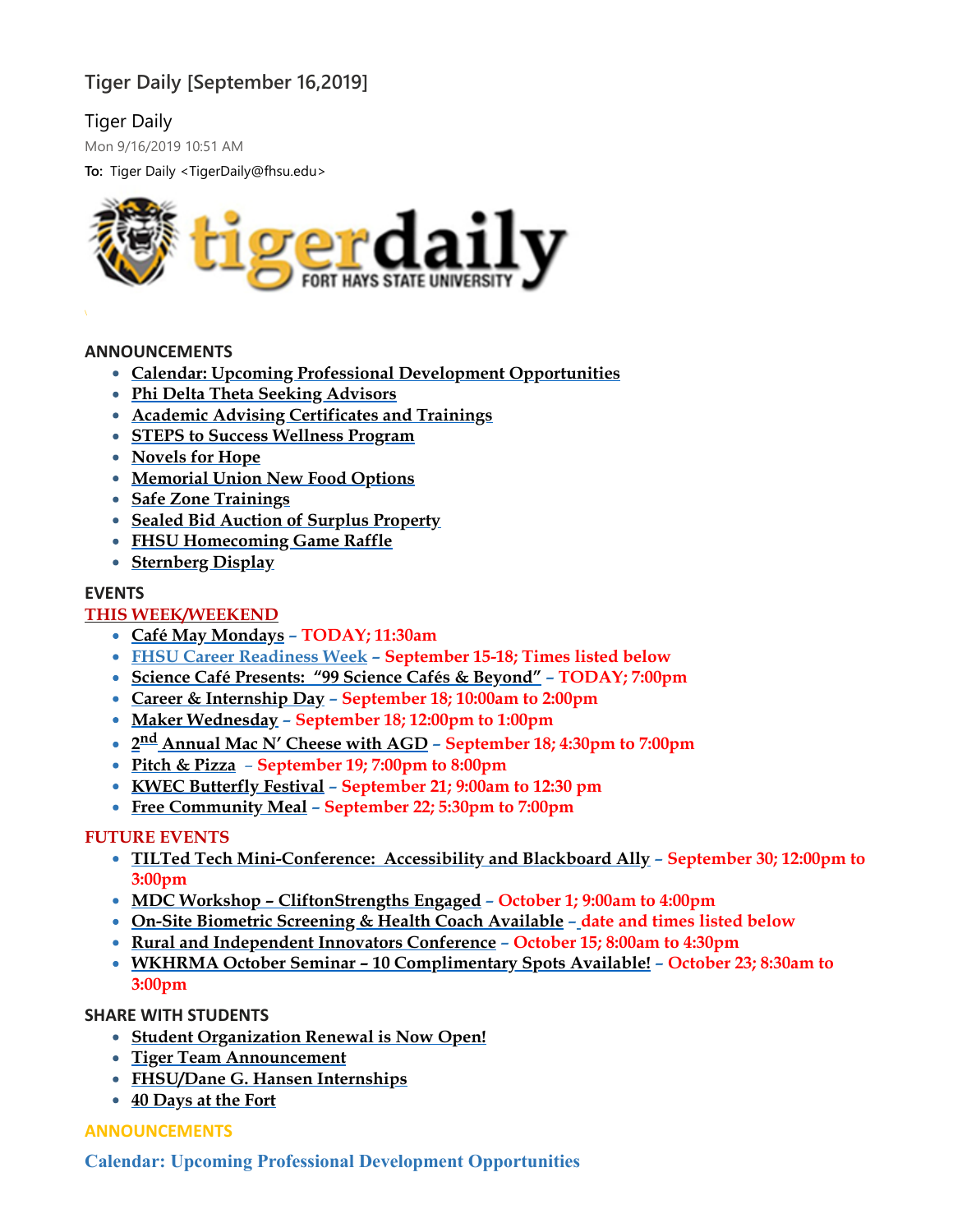Check out upcoming professional development opportunities! The TILT TigerLearn event calendar is your go-to for professional development at FHSU! Check it out here: [http://tigerlearn.fhsu.edu/events/.](http://tigerlearn.fhsu.edu/events/)

To provide faculty and staff with one easy place to see all professional development at FHSU, we're happy to include your event on the TigerLearn calendar. We can include links to your registration site, contact persons for questions, etc. Just contact [TILT-FacultyDev@fhsu.edu,](mailto:TILT-FacultyDev@fhsu.edu) and we'll add your event right away!

# <span id="page-2-0"></span>**Phi Delta Theta Seeking Advisors**

Phi Delta Theta is a new fraternity coming to campus and are looking for Faculty/Staff to sit on the advisory board for the new group being established. You do not need to be an Alumni of Phi Delta Theta, have prior Greek experience, or be a male to be on the advisory board. We are just looking for individuals to provide guidance to young undergraduate students by fostering their growth and leading them to success.

Please contact Austin Dean [\(adean@phideltatheta.org\)](mailto:adean@phideltatheta.org) if interested!

# <span id="page-2-1"></span>**Academic Advising Certificates and Trainings**

The Academic Advising and Career Exploration Center offers certificates for academic advisors each semester. The schedule for this fall is available below.

If you have attended sessions in the past and need to know which sessions you have left to receive your certificate, please email your name and department to **[advising@fhsu.edu](mailto:advising@fhsu.edu)** for assistance.

**NOTE:** This is open to both faculty and staff. Please feel free to bring your lunch to the session. **RSVP:** Please let us know if you are planning to attend by replying to **[advising@fhsu.edu](mailto:advising@fhsu.edu)**. We will send you a calendar entry that you will need to "Accept and Send the Response Now". This will allow us to have the appropriate room size and number of handouts. We look forward to seeing you at our sessions.

# **ADVISING TECHNOLOGY CERTIFICATE**

This certificate will provide academic advisors with information related to the primary technology applications utilized to support academic advising at FHSU. Participants must attend each session to receive the certificate. **Participants need to bring their laptop with them for each session.** The following are the dates for this certificate.

September 12, 2019 12-1 PM *Using Technology in Advising-TigerTracks* September 19, 2019 12-1 PM *Using Technology in Advising-TigerEnroll* September 26, 2019, 12-1 PM *Using Technology in Advising-Advising Notes* October 8, 2019, 12-1 PM *Using Technology in Advising-Tiger Early Alert*

# **ADVISING SPECIAL POPULATIONS CERTIFICATE**

This certificate will provide information on working with the diverse needs of our students. Whether you are currently advising students in the population or not, you will gain information that can assist you. Participants must attend each session to receive the certificate. The following are the dates for the spring sessions.

October 17, 2019, 12-1 PM *Advising Special Populations-Student-Athletes* October 31, 2019, 12-1 PM *Advising Special Populations-International Students* November 7, 2019, 12-1 PM *Advising Special Populations-Students with Disabilities* November 21, 2019, 12-1 PM *Advising Special Populations-Transfer Students*

# **ACCESS for Student Success Advisor Training**

The ACCESS for Student Success program requires all first-time freshman to meet with their academic advisor six times throughout the first year (three in the fall, three in the spring). These trainings sessions will provide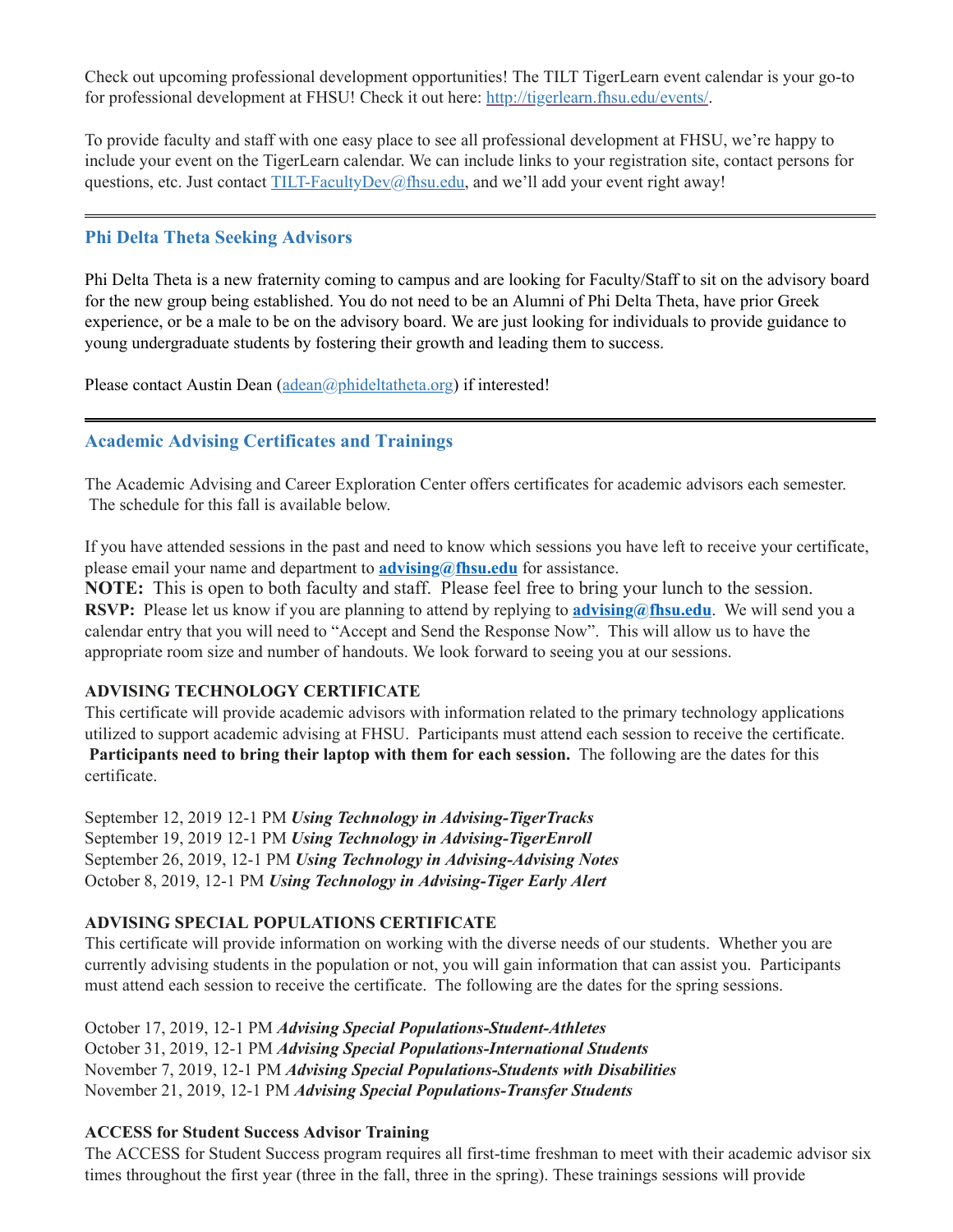information on content and delivery methods that can assist advisors in the planning and execution of fall ACCESS II and ACCESS III meetings.

September 17, 2019, 3-4:30 PM, Trails Room September 25, 2019, 3-4:30 PM, Trails Room

#### **NACADA Webinars**

The Academic Advising and Career Exploration Center and Office of Student Affairs will be hosting the following webinars from NACADA: The Global Community for Academic Advising thanks to the generosity of the Office of Student Affairs. These webinars are open to faculty and staff.

Thursday, November 14, 2019 1:00 PM – 2:00 PM All I Need to Know (about Academic Advising) I Learned...

Wednesday, December 11, 2019 1:00 PM – 2:00 PM Academic Advising and Trans Equity: Building our Tomorrow

# <span id="page-3-0"></span>**STEPS to Success Wellness Program**

"STEPS to Success Wellness Program. If you are interested in learning tips to improve your overall health and potentially add years to your life, you are invited join the staff and faculty of Fort Hays State University for a Wellness Program. This free of cost, 8-week program will provide information to you about how you can decrease weight and increase physical activity in simple ways. It will teach you tricks you can use daily to improve your overall health. Participation is voluntary. If you are interested in participation, please sign up through this Doodle Poll link for more information and for your personal and confidential measurement time : [https://doodle.com/poll/h3h6ztqnp4igqxxe"](https://doodle.com/poll/h3h6ztqnp4igqxxe)

STEPs Towards Success is a wellness program that will go from September 11, 2019 to October 30, 2019. This program is a collaborative program between the Tiger Wellness Center, Student Health Center, and DNP Student Vicki James. Faculty and staff are invited to sign-up with a 4 digit code they create (to de-identify names) through the following Doodle Poll for body measurements on 9/16/19. Final measurements will be taken on 10/30/19. During this program faculty and staff who choose to participate will be given the opportunity to attend presentations and wellness events aimed towards healthy physical activity and nutrition. Participation is voluntary and participants can withdraw at any time. To sign-up for a time for measurements, please click the following doodle link: <https://doodle.com/poll/h3h6ztqnp4igqxxe>

# <span id="page-3-1"></span>**Novels for Hope**

**Novels 4 Hope**: *Diversity Book Club*, is a dynamic book club bringing students, faculty, and staff together to explore current social justice issues & diversity topics. Student Engagement will host the club in reading four books throughout the year. The book selection is a mixture of fiction & non-fiction literature to appeal to a variety of demographics. Our purpose for Novels 4 Hope is to keep conversation continuous on campus among students, faculty & staff on issues of race, religion, ethnicity, sexuality and gender.

Our first Novels for Hope book is: Sissy by Jacob Tobia. The sign-up for the first novel will open on Tigerlink on Friday, September 20 and run through Friday, October 4. You cannot register for this until NEXT FRIDAY. At that time, you can access the following link: <https://tigerlink.fhsu.edu/submitter/form/start/339261>

The first 30 people to sign-up will receive a copy of the book. For questions please contact [diversity@fhsu.edu](mailto:diversity@fhsu.edu)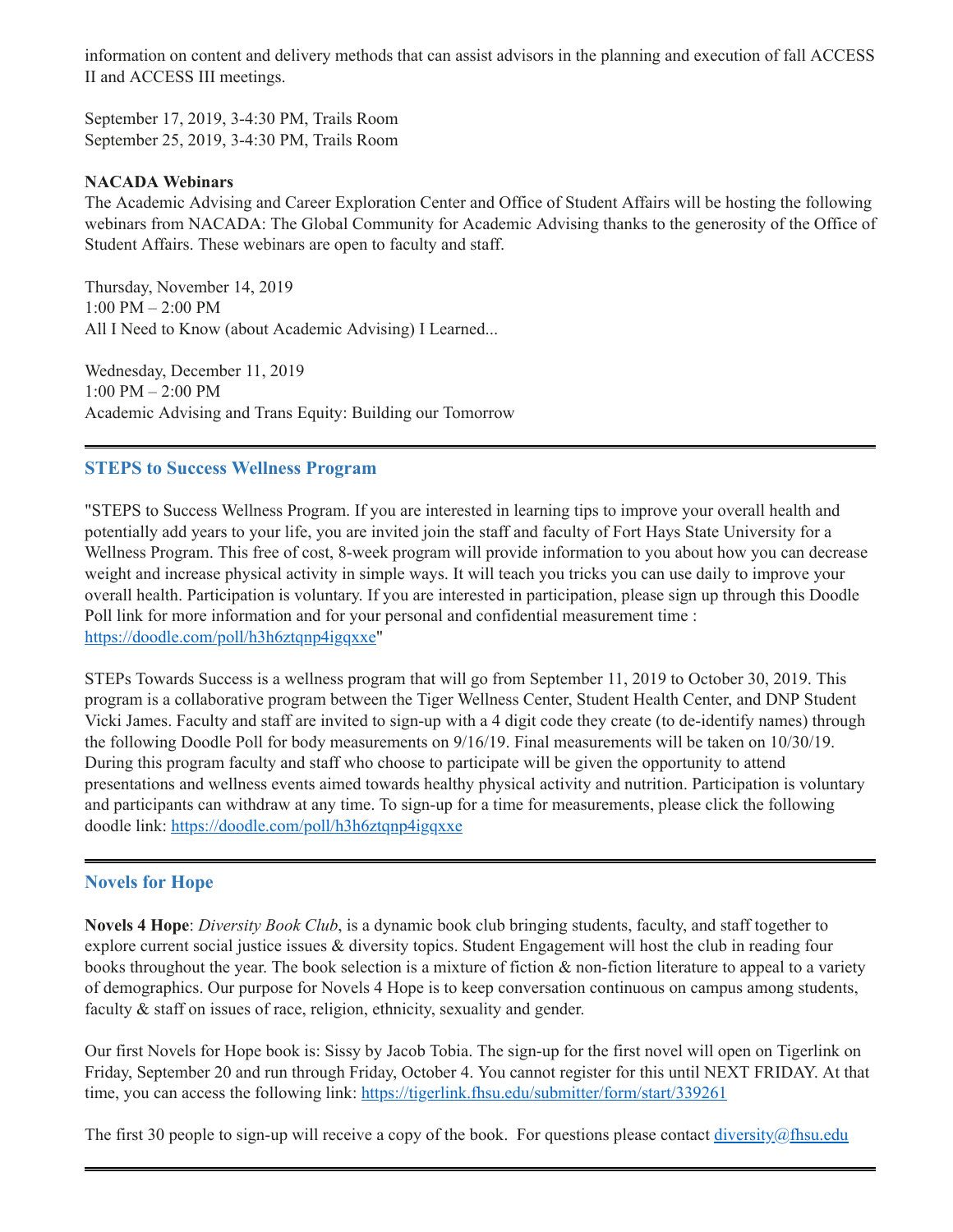# <span id="page-4-0"></span>**Memorial Union New Food Options**

Attention FHSU Students, Faculty, & Staff: The Memorial Union will be introducing a new food concept in Union Station, and we want YOUR vote! Click on the link below and give us your feedback online at [https://baseline.campuslabs.com/fhsu/mudsf2019](https://baseline.campuslabs.com/fhsu/mudsf2019?fbclid=IwAR3O8zzAn7DkBeKqLu3iaV89j9ZSiFTkA9kTScfRPj9T1CWy5ScyAvUwaG0)

# <span id="page-4-1"></span>**Safe Zone Trainings**

To honor LGBTQ+ History month, we will begin to offer Safe Zone trainings during the month of October. There are a variety of dates and times that you can attend a training. Each date has a maximum capacity of 20 participants for the two hour training. Depending on interest, there may be more dates and times added. To sign up, please visit Tigerlink at <https://tigerlink.fhsu.edu/submitter/form/start/344353>

For questions please contact Tina Wolbert, thwolbert $(a)$ fhsu.edu

# <span id="page-4-2"></span>**Sealed Bid Auction of Surplus Property**

Fort Hays State University is holding a sealed bid auction to dispose of a variety of surplus items.

Details are available at: <http://www.fhsu.edu/physicalplant/Auction-Information/>

Bids must be received in the Physical Plant office, Brooks Building 109, by 10:00 a.m. on Wednesday, September *18, 2019.*

# <span id="page-4-3"></span>**FHSU Homecoming Game Raffle**

CASA of the High Plains has just the package for you! There are only 250 tickets available for this amazing Homecoming package. The raffle includes: Traeger Renegrade Pro Wood Pellet Grill; Traeger grill cover; three piece Traeger grill set; Traeger hickory pellets; \$50 gift card to Warren's Meat Market; 4 FHSU Homecoming general admission tickets (October 12<sup>th</sup>); 2 FHSU women's t-shirts; 2 FHSU men's t-shirts; 4 FHSU tumblers; 1 FHSU sweater blanket; 1 12 pack of Coors Light bottles; 1 12 pack Bud Light bottles; 1 bottle of Crown Royal Peach. Tickets are \$20 each or 6 for \$100. The drawing will be held on October 4, 2019. You can also visit the CASA of the High Plains Facebook page for details: <https://www.facebook.com/district23casa/>

Please contact CASA of the High Plains Vice President, April Terry, to purchase your tickets. The office location is Rarick Hall 233J and e-mail contact is **[anterry2@fhsu.edu](mailto:anterry2@fhsu.edu)**.

# <span id="page-4-4"></span>**Sternberg Display**

# **Forsyth Library Presents the "George F. Sternberg Exhibition"**

The George F. Sternberg Exhibition is now on display in the Special Exhibits Gallery on the main level of Forsyth Library. George F. Sternberg was a pioneering vertebrate paleontologist and fossil collector. From the 1910s through the 1950s Sternberg participated in paleontological digs all over the world. He helped found the Sternberg Museum of Natural History. The George F. Sternberg Collection held by the University Archives contains a variety of materials related to his paleontological research including field notes, journals, fossil lists, personal letters, lecture notes, scrapbooks and nine photograph albums. The materials displayed represent George F. Sternberg's remarkable career and the history of paleontological study at Fort Hays State University.

Visit this exciting new exhibit for a limited time during regular building hours. After viewing the display, give us your feedback and checkout a book to learn more about paleontology.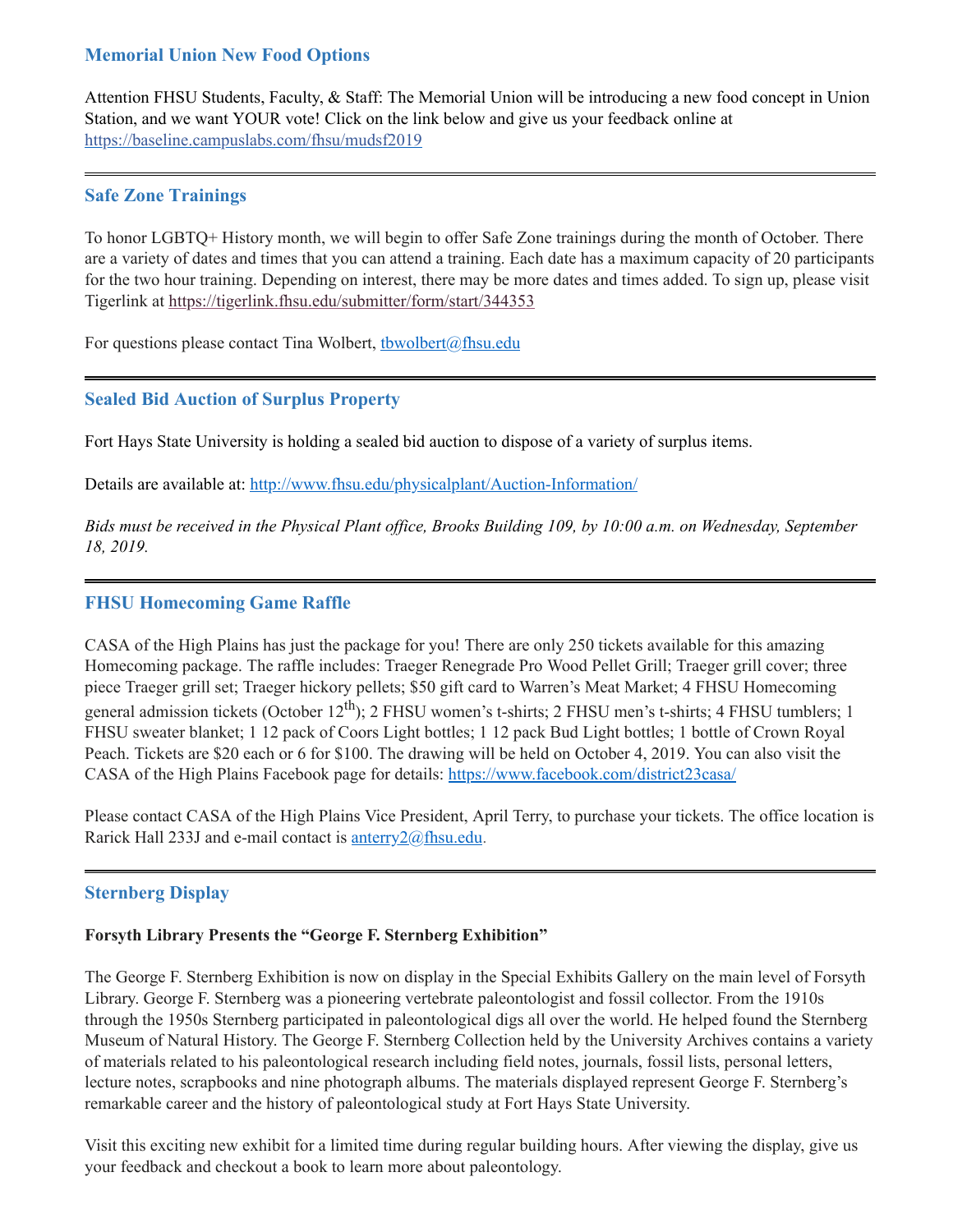For hours or contact information, visit the Forsyth Library homepage at <https://fhsu.edu/library/>.

# **EVENTS**

<span id="page-5-0"></span>**Café May Mondays: Fresh Asian Cuisine available at Forsyth Library** September 16, 2019 Lunch: starting at 11:30am\* Forsyth Library, South Study Area \*Food served until sold out

The tradition continues with Café May Mondays. Visit Forsyth Library and enjoy fresh Asian cuisine for lunch every Monday during the Fall 2019 semester.

The menu will feature different items each week. Payment is accepted via cash, card, or check and the suggested donation will be posted weekly.

Like Forsyth Library on social media @fhsulibrary to learn more.

# <span id="page-5-1"></span>**Making YOUR Mark: FHSU Career Readiness Week** September 15-18; Times listed below

Make plans for you and your students to join in on a variety of professional development activities planned for September 15-18. For more information, visit [www.fhsu.edu/career/makingyourmark.](http://www.fhsu.edu/career/makingyourmark) Registration for events is available through [Handshake.](https://fhsu.joinhandshake.com/login)

**Sunday, September 15 [Tailored](https://fhsu.joinhandshake.com/events/316471/share_preview) for Tigers Open House** 6:00 PM to 8:00 PM | Forsyth Library, Room 039

**Monday, September 16 [Etiquette](https://fhsu.joinhandshake.com/events/324687/share_preview) Dinner** 7 PM | Memorial Union, Fort Hays Ballroom \*Cost: \$10 (Attend the Etiquette Dinner & Networking Reception for a **package [discount](https://fhsu.joinhandshake.com/events/324702/share_preview)**.) **Registration deadline is 9/9.** *Attire for the event is business professional dress.*

**Tuesday, September 17 Career Readiness [Conference](https://fhsu.joinhandshake.com/events/323674/share_preview)** 9 AM to 12:30 PM | Memorial Union, 2<sup>nd</sup> floor **Mock [Interview](https://fhsu.joinhandshake.com/jobs/2908242/share_preview) Day** 11 AM to 4:30 PM | Memorial Union, Fort Hays Ballroom (Advance sign-up required) **How to get into [Graduate,](https://fhsu.joinhandshake.com/events/330263/share_preview) Law, or Medical School | Memorial Union, Stouffer Lounge** 1:30-4:30 PM **[Networking](https://fhsu.joinhandshake.com/events/324701/share_preview) Reception** 6:30 PM | Robbins Center, Eagle Communications Hall \*Cost: \$5 (Attend the Networking Reception & Etiquette Dinner for a **package [discount](https://fhsu.joinhandshake.com/events/324702/share_preview)**.) **Registration deadline is 9/9.** *Attire for the event is business professional dress.*

**Wednesday, September 18 Textron [Diversity](https://fhsu.joinhandshake.com/events/325966/share_preview) Meet & Greet**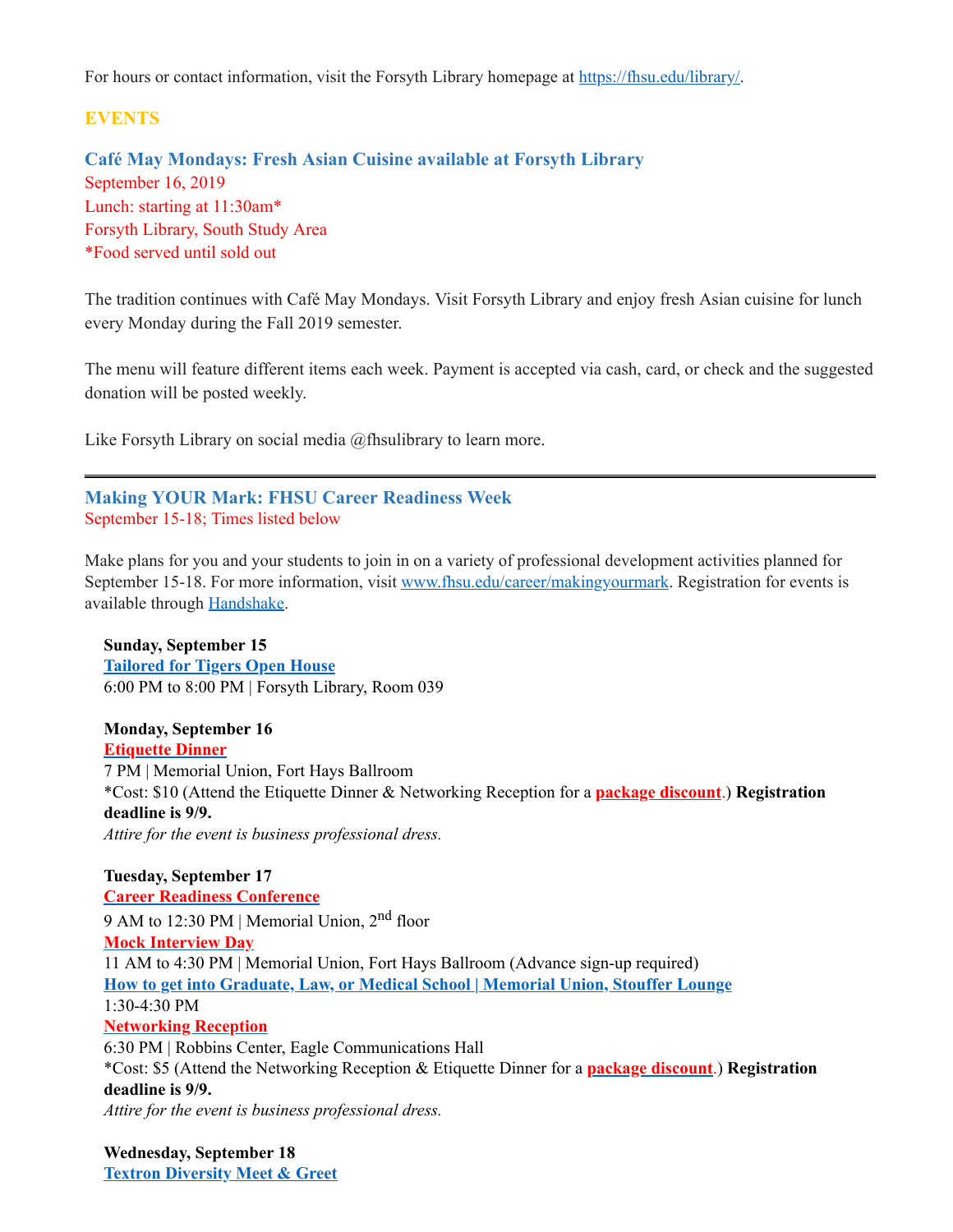9 AM to 10 AM | Memorial Union, Pioneer Room **Career & [Internship](https://fhsu.joinhandshake.com/career_fairs/11008/student_preview) Day** 10 AM to 2 PM | Memorial Union, Fort Hays Ballroom *Professional dress is highly recommended.* **Study [Abroad](https://fhsu.joinhandshake.com/events/323587/share_preview) Fair** 10 AM to 2 PM | Memorial Union, Stouffer Lounge

\*Bring your TigerID to each event and be entered into a drawing for a new career outfit and consultation *sponsored by JCPenney.*

<span id="page-6-0"></span>**Science Café Presents: "99 Science Cafés & Beyond"** Monday, September 16; 7:00pm FHSU Robbins Center

Presenter Dr. Paul Adams, Dean of College of Education, Anschutz Professor of Education and Professor of Physics, Fort Hays State University

Sponsored by Science and Mathematics Education Institute Free and Open to public

[www.fhsu.edu/smei](http://www.fhsu.edu/smei) [www.twitter.com/FHSUScienceCafe](http://www.twitter.com/FHSUScienceCafe)

<span id="page-6-1"></span>**Career & Internship Day** Wednesday, September 18; 10:00am-2:00pm Memorial Union, Black & Gold Room

\*ALL majors are invited to attend the career fair on Wednesday to meet over 70 employers and learn about internships and full-time opportunities. Student check-in is in the Black & Gold Room. Professional dress is highly *recommended.*

<span id="page-6-2"></span>**Maker Wednesday** Wednesday, September 18; 12:00-1:00pm Forsyth Library Makerspace 060

Come to Makerspace and learn how to convert any jpeg. image to a 3D Printed Lithophane. [www.fhsu.edu/smei](http://www.fhsu.edu/smei)

Sponsored by Science and Mathematics Education Institute and Forsyth Library

<span id="page-6-3"></span>**2 nd Annual Mac N' Cheese with AGD** Wednesday, September 18; 4:30pm-7:00pm AGD House (409 W. 8<sup>th</sup> Street)

Come support Alpha Gamma Delta at our Second Annual Mac N' Cheese with AGD on September 18th from 4:30-7:00! Only \$5 for unlimited Mac and Cheese!!

Buy tickets in advance in the Union for \$5! Tickets will also be sold at the door for \$7. We hope to see you there!!

There is also a Mac & Cheese contest! Please contact Taylor Galbraith if you would like to enter. Her number is (316) 250-4113 (Call or Text) and  $tragalbraith@mail.fhsu.edu.$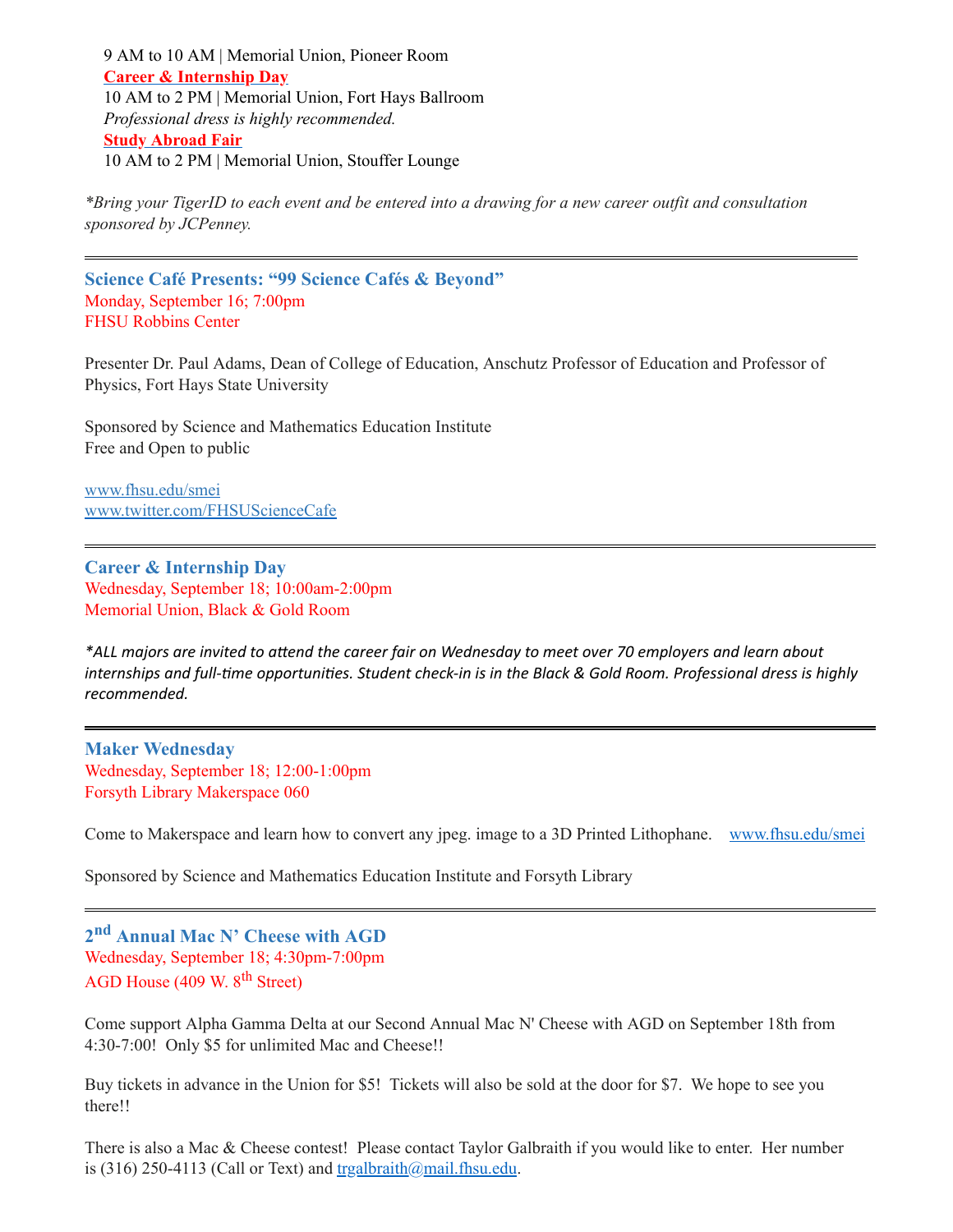# <span id="page-7-0"></span>**Pitch & Pizza: \$600 in Cash Prizes** Thursday, September 19; 7:00 pm to 8:00 pm Memorial Union, Cody Commons

Please inform your students! This event is open to all FHSU students. The Center for Entrepreneurship will award \$600 in cash prizes to students who deliver 90 second elevator pitches for a new product or service idea. First place also receives a free trip to Tampa, Florida to present at the Collegiate Entrepreneurs Organization annual conference next month for a chance at the \$15,000 in prize money for their elevator pitch competition. Students need to contact Jaden Mount at journal sequence or 785-628-4053 to register and receive the pitch format instructions. The Center for Entrepreneurship is also available to help students prepare their pitches for the event.

<span id="page-7-1"></span>**KWEC Butterfly Festival**  Saturday, September 21; 9:00am – 12:30 pm Kansas Wetlands Education Center

All things "butterfly" will be the focus of the Kansas Wetlands Education Center's Butterfly Festival from 9 a.m. to 12:30 p.m. on Sept. 21. Highlighting this year's festival will be Butterfly Magic Show with "The Instars". Other favorite activities include catching and tagging monarch butterflies, butterfly crafts and games, an insect zoo, an exhibit bee hive, refreshments, and door prizes.

The event is free and open to the public. For more information contact KWEC at 1-877-243-9268 or visit [http://wetlandscenter.fhsu.edu](http://wetlandscenter.fhsu.edu/) . The Kansas Wetlands Education Center is a branch of the Werth College of Science Technology and Mathematics and is located at Cheyenne Bottoms, near Great Bend, KS. The Center is open Mon-Sat 9am-5pm and Sun 1-5pm. Admission is free.

<span id="page-7-2"></span>**Free Community Meal** Sunday, September 22; 5:30-7:00pm Breathe, 703 Main Street

Come join us for a home cooked meal and some good conversation!

<span id="page-7-3"></span>**TILTed Tech Mini-Conference: Accessibility and Blackboard Ally** Monday, September 30; 12:00-3:00pm Memorial Union, Stouffer Lounge Registration: [bit.ly/TILTedAlly](http://bit.ly/TILTedAlly)

Are your courses accessible to ALL students? Learn about Ally, a new accessibility feature in Blackboard, best practices, and other tools to make your courses and content more accessible.

#### **Mini-Conference Sessions:**

· **Noon - 12:10PM**

Lunch (Meal provided by the Office of the Provost)

- · **12:10 - 12:40PM** When Things Aren't Accessible By Jennifer Pfeifer and Ryan Haxton (Kelly Center)
- · **12:45 - 1:15PM** Creating and Adapting Content for Accessibility By Claire Nickerson (Forsyth Library)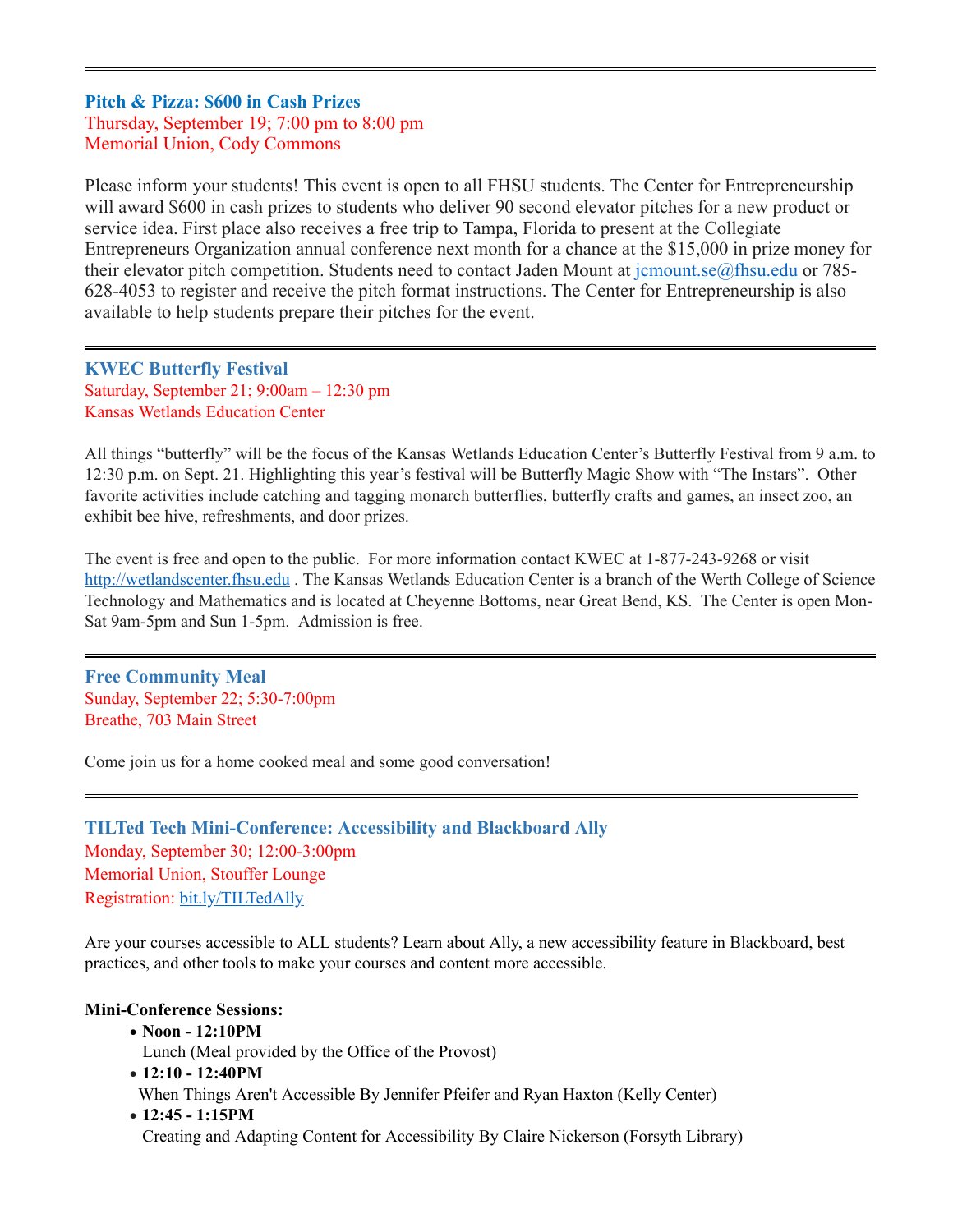- · **1:15 - 1:30PM** Break
- · **1:30 - 2:30PM**
- Blackboard Ally Interactive Workshop By Dr. Andrew Feldstein (TILT) and Faculty Panel
- · **2:30 - 3:00PM**

Closed Captioning and Media By Molly Barnett (TILT)

TILTed Tech is a series of mini-conferences for faculty and staff development that inspire teaching, scholarship and technology. The series is sponsored by Dr. Andrew Feldstein, Assistant Provost of Teaching Innovation and Learning Technologies (TILT), Deborah Ludwig, Dean of Forsyth Library, and Mark Griffin, Director of Technology Services, with free lunch tickets provided by the Office of the Provost.

# **Register Today:** [bit.ly/TILTedAlly](http://bit.ly/TILTedAlly)

The sessions will be recorded. Please use the registration form and select the option for off-campus and international faculty to request access to the videos to view on their own time.

Questions? Contact Cyndi Landis at [cllandis2@fhsu.edu.](mailto:cllandis2@fhsu.edu)

<span id="page-8-0"></span>**MDC Workshop – CliftonStrengths Engaged** Tuesday, October 1; 9:00am-4:00pm Memorial Union, Stouffer Lounge

If you've already taken the MDC's workshop CliftonStrengths Essentials and want to explore your strengths even further, now's your chance! After exploring your top 5 talent themes in their previous Strengths workshop you will now have the opportunity to unlock and explore all 34 of your talent themes. In this workshop you will hone your top 5, understand your top 10, and manage your bottom 5 strengths while learning how each one contributes to unique partnerships and teams. Registration for this workshop is \$259. *Please register by September 24.*

As FHSU faculty and staff, your registration fee is complimentary, thanks to your FHSU Vice President. *Limited funding is available annually per division***.**

If you are an Academic Affairs member & are interested in attending this workshop, contact Hannah Hilker at 785- 628-4121 or [hehilker@fhsu.edu](mailto:hehilker@fhsu.edu)

Registration can be completed online at <https://webapps.fhsu.edu/MDC2.0/Default.aspx> or by calling Hannah Hilker at (785) 628-4121.

<span id="page-8-1"></span>**Rural and Independent Innovators Conference** Tuesday, October 15; 8:00am-4:30pm Robbins Center

The Rural and Independent Innovators Conference is being held on **October 15 th , 2019** from 8:00 AM – 4:30 PM at the Robbins Center on Fort Hays State University's campus. This conference is for product and technology innovators who want to know when and how to advance with their ideas.

Please visit the conference website link for more information regarding the event: [https://www.ksinnovator.com/](https://linkprotect.cudasvc.com/url?a=https%3a%2f%2fwww.ksinnovator.com%2f&c=E,1,VmjRgormpxBBwnH0rotD4QTRl5JXVsVpT5lDsDRIxeQjZM9QtBPyYRn-Nbro7QLgMS3uD1KyfOBYrnVhuDyqC2edXlbzdCu1z5tqRlqNNlA9zc5GTQ,,&typo=1)

Register by October 10<sup>th</sup> at: <https://ksbdc.ecenterdirect.com/events/25104>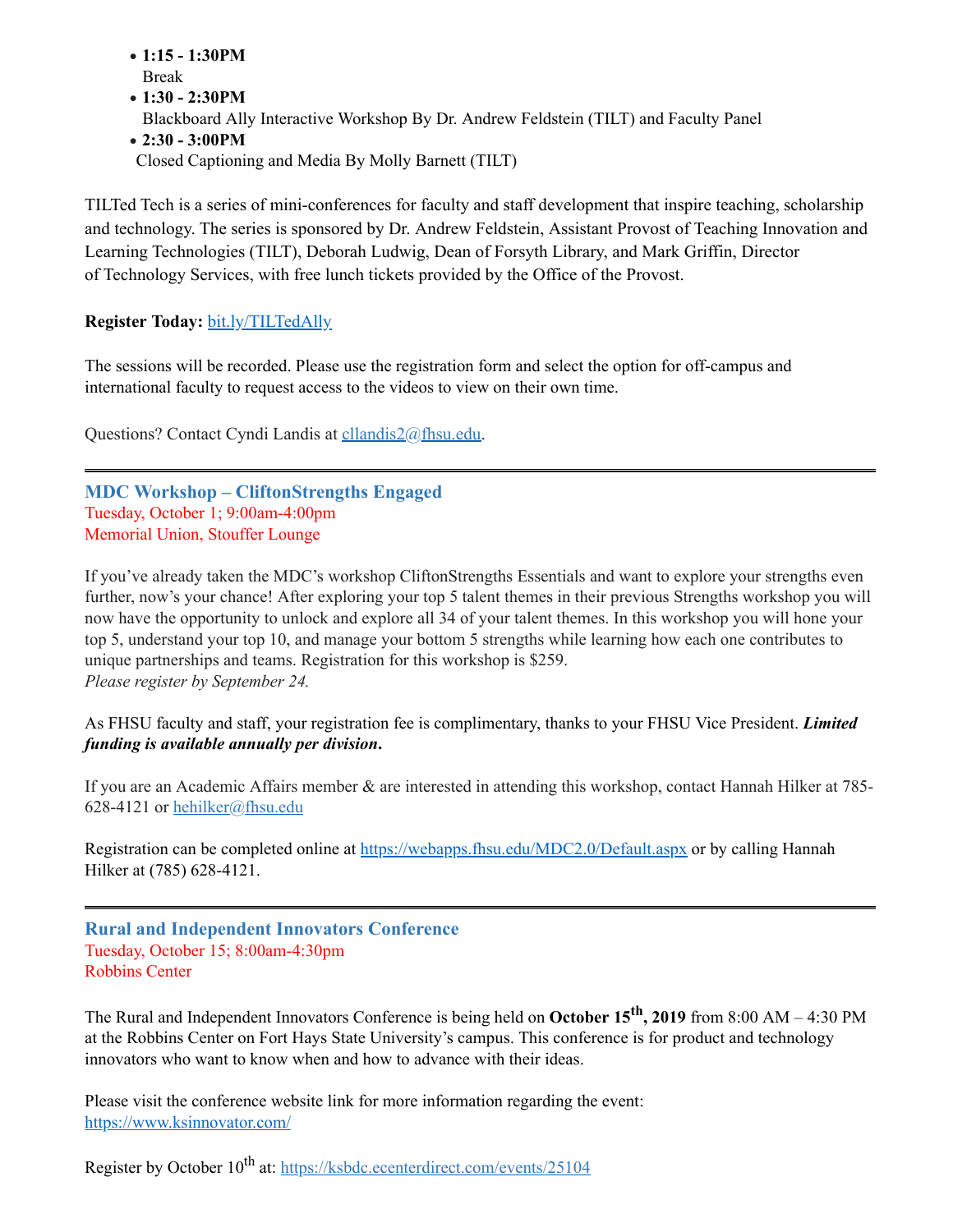Feel free to contact our office at 785-628-5615 for more information.

<span id="page-9-1"></span>**WKHRMA October Seminar – 10 Complimentary Spots Available!** Wednesday, October 23, 2019 Registration: 8:30am / Seminar: 9:00am-3:00pm / Networking Reception to follow Robbins Center, Eagle Communications Hall

The Western Kansas Human Resource Management Association (WKHRMA) welcomes the Tiger Family to our annual October Seminar. Come hear from attorneys Melody Rayl & Lauren Sobaski of Fisher & Phillips LLP on some of the most pressing matters facing the workplace today. We will discuss issues about changing marijuana laws, inclusion, audits, retaliation claims, and more.

Provost Jill Arensdorf has generously agreed to fund **TEN** registrants from FHSU's Division of Academic Affairs.

Want one of the ten spots for faculty & staff? These complimentary registrations are first come, first served! Email Hannah Hilker, [hehilker@fhsu.edu](mailto:hehilker@fhsu.edu) today to reserve your spot at the seminar.

<span id="page-9-0"></span>**On-Site Biometric Screening & Health Coach Available** Memorial Union

Free Biometric Screening Offered Tuesday, October 1<sup>st</sup> Wednesday, October 2<sup>nd</sup> Tuesday, November 12<sup>th</sup>

*Worth 5 HealthQuest Credits*

For employees and spouses enrolled in Plan C, J, N, or Q, participation is also worth \$50 into their HSA or HRA *Account.*

Fort Hays State University – Memorial Union There will also be a Health Coach available that day from 8:00am-1:00pm in the Memorial Union Calvary Room (Room 205). <http://www.kdheks.gov/hcf/healthquest/coaching.html>

*Deadline to sign up is 3 DAYS PRIOR TO DATE by midnight.*

#### **How Do I Sign Up?**

Log-on to your account on the wellness portal [\(https://kansashealthquest.cernerwellness.com/](https://kansashealthquest.cernerwellness.com/)). To create a new account, follow instructions found at [http://www.kdheks.gov/hcf/healthquest/download/How\\_to\\_Register\\_an\\_Account.pdf](http://www.kdheks.gov/hcf/healthquest/download/How_to_Register_an_Account.pdf).

Once logged in, follow these simple steps to schedule your screening:

- Click on Biometric Screenings
- Select Onsite Screenings
- Login or create an account on the Online Scheduler
- · Select Hays from the list of cities
- Select the Location/Date you want to attend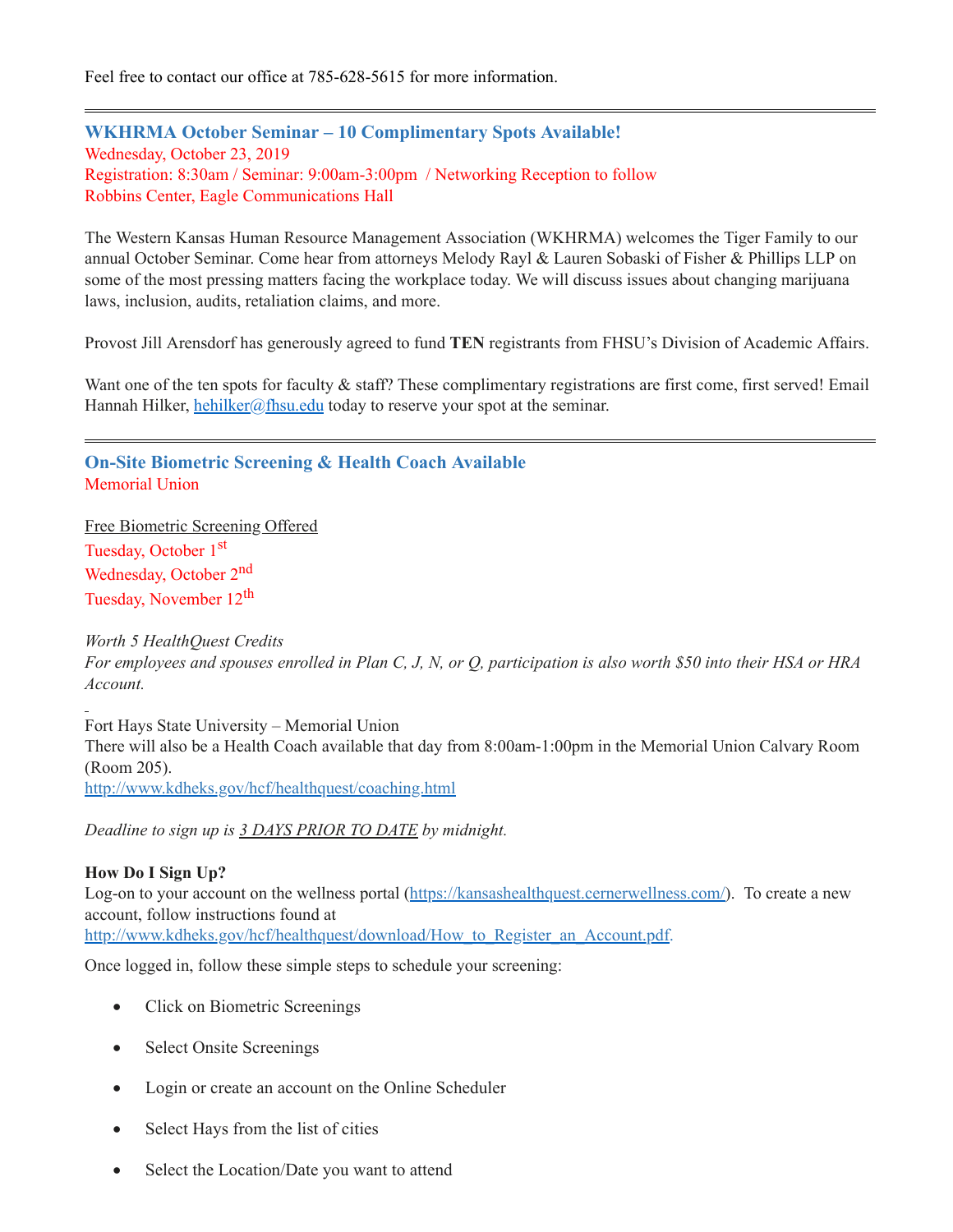- · A list of times will appear. Select the time that works best for your schedule.
- Answer a few simple questions and click Create Appointment

#### **What is a Biometric Screening?**

Knowing cholesterol or blood glucose values can help you identify serious risks and manage or prevent health problems before they occur. HealthQuest sponsors free biometric screenings at worksites statewide. Testing is conducted in 30 minutes or less using a simple finger stick. Results you will receive include:

- Total Cholesterol, HDL, LDL and total Cholesterol to HDL ratio
- Triglycerides and Glucose
- Systolic and Diastolic Blood Pressure
- Height, Weight, and Body Mass Index (BMI)
- Waist Circumference

Remember for best results to fast for a minimum of 9 hours prior to your appointment. Water, tea and black coffee (no cream or sugar) are okay. Take medications as usual also.

#### **Who is Eligible to Participate?**

- Benefits eligible State and Non-State employees who are enrolled in the state employee health plan or who have waived coverage in the plan
- <span id="page-10-0"></span>Spouses who are enrolled in the medical portion State Employee Health Plan

# **SHARE WITH STUDENTS**

# **Student Organization Renewal is Now Open!**

The renewal form can be accessed from the organization's profile page on TigerLink at [https://tigerlink.fhsu.edu/.](https://tigerlink.fhsu.edu/) To renew an organization, you must have access to manage the page. Once you are prepared to register, carefully review the application instructions on the TigerLink form.

The registration process must be completed by **Friday, September 20, 2019.** If an organization fails to complete the renewal process they will lose their status as a Recognized Student Organization and all the benefits available to student organizations. In addition to completing the registration process, at least one representative from each organization is required to attend one of the Student Organization Meetings. These meetings are scheduled for September 4<sup>th</sup> through the 6<sup>th</sup>, with times and session details located on TigerLink [https://tigerlink.fhsu.edu/.](https://tigerlink.fhsu.edu/) The meetings will be held in Student Engagement (formerly the Center for Student Involvement) located in the lower level of the Memorial Union.

If you have any questions or concerns, Student Engagement (formerly the Center for Student Involvement) please contact at 785-628-4664 or  $csi(a)$ fhsu.edu.

# <span id="page-10-2"></span><span id="page-10-1"></span>**Tiger Team Announcement**

"Interested in Tiger Team, Apply today!!" Tiger team is a great way to get involved and to help new and incoming students get adjusted to Hays, and the campus! Here is the link to apply. <https://tigerlink.fhsu.edu/submitter/form/start/336648>